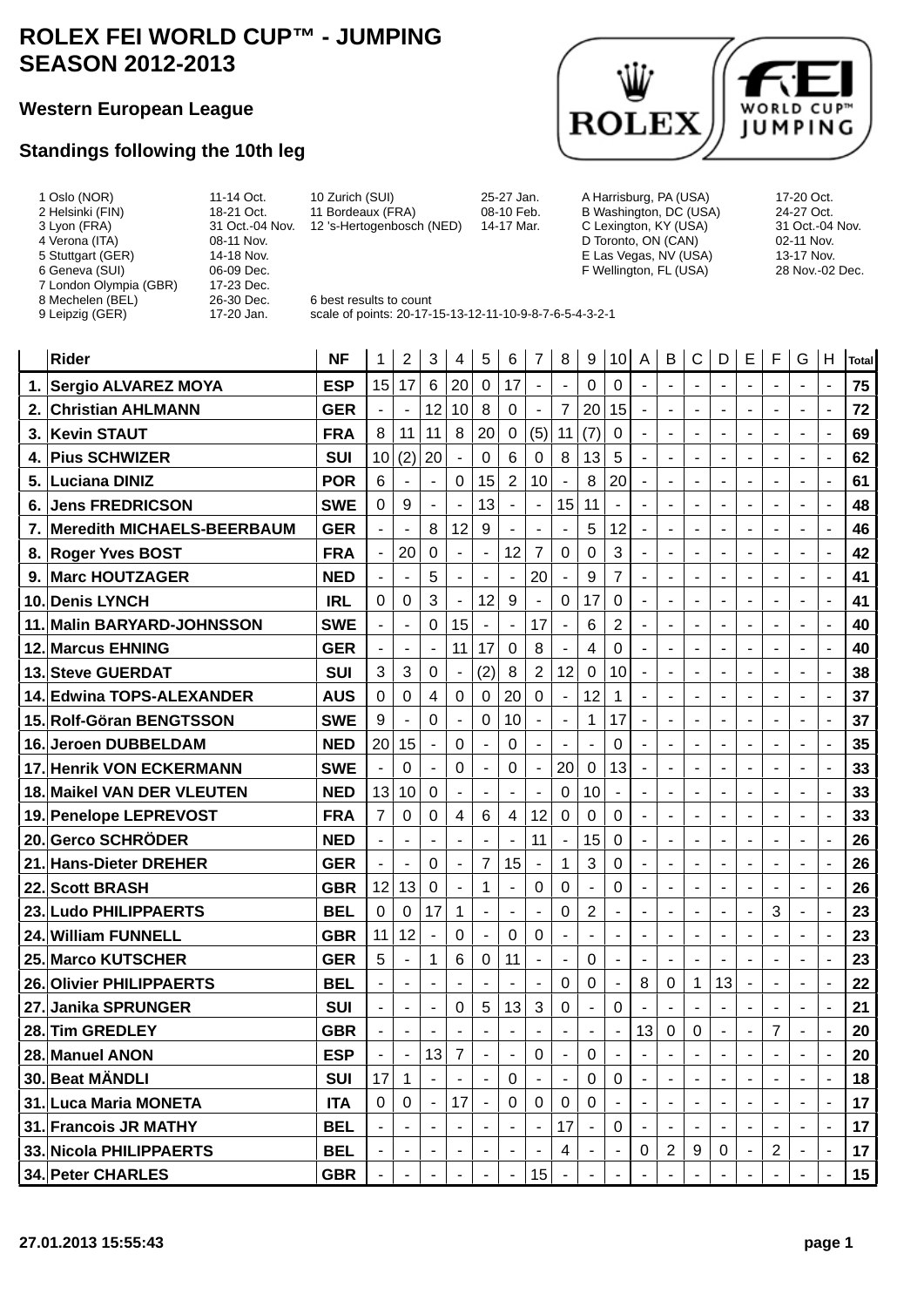### **Western European League**

## **Standings following the 10th leg**



|      | <b>Rider</b>                 | <b>NF</b>  | 1                            | $\overline{2}$           | 3                        | $\overline{\mathbf{4}}$      | 5                            | 6                        | 7                        | 8                            | 9                        | 10                       | A                            | B                        | C                            | D                            | E                        | F                        | G                        | H                        | <b>Total</b> |
|------|------------------------------|------------|------------------------------|--------------------------|--------------------------|------------------------------|------------------------------|--------------------------|--------------------------|------------------------------|--------------------------|--------------------------|------------------------------|--------------------------|------------------------------|------------------------------|--------------------------|--------------------------|--------------------------|--------------------------|--------------|
|      | 34. Paul ESTERMANN           | <b>SUI</b> | $\blacksquare$               |                          | 15                       | ÷,                           |                              | 0                        | ۰                        | L,                           |                          | 0                        |                              |                          |                              | ٠                            |                          |                          |                          |                          | 15           |
|      | 36. Martin FUCHS             | <b>SUI</b> | $\blacksquare$               | 6                        | $\blacksquare$           | ÷                            | $\overline{\phantom{a}}$     | 0                        | $\overline{\phantom{a}}$ | ÷,                           | $\overline{a}$           | 9                        |                              | $\overline{\phantom{a}}$ | ۰                            | $\blacksquare$               |                          |                          | $\overline{\phantom{a}}$ | ÷                        | 15           |
| 37.  | <b>Marie HECART</b>          | <b>FRA</b> | $\overline{\phantom{a}}$     |                          |                          |                              |                              | ٠                        | $\overline{a}$           | ۰                            |                          |                          | 3                            | 11                       | 0                            | ÷                            |                          |                          | $\overline{\phantom{a}}$ | ٠                        | 14           |
|      | 38. Robert SMITH             | <b>GBR</b> | 0                            | $\mathbf 0$              |                          | 13                           |                              | $\overline{a}$           | $\overline{\phantom{a}}$ | ÷                            | 0                        | 0                        |                              | $\overline{\phantom{a}}$ |                              | ÷                            |                          |                          |                          |                          | 13           |
| 38.  | <b>Nick SKELTON</b>          | <b>GBR</b> | $\overline{\phantom{a}}$     | $\overline{a}$           |                          |                              |                              | $\blacksquare$           | 13                       |                              | ۰                        |                          |                              |                          | ٠                            | ۰                            |                          |                          |                          | -                        | 13           |
|      | 38. Laura RENWICK            | <b>GBR</b> | $\overline{\phantom{a}}$     |                          |                          | $\overline{\phantom{a}}$     | $\overline{a}$               | $\blacksquare$           | 0                        | 13                           |                          | 0                        | $\qquad \qquad \blacksquare$ | $\overline{\phantom{a}}$ | $\overline{\phantom{a}}$     | $\qquad \qquad \blacksquare$ | $\overline{\phantom{a}}$ |                          | $\overline{\phantom{a}}$ | $\overline{a}$           | 13           |
| 41.  | <b>Carsten-Otto NAGEL</b>    | <b>GER</b> | 0                            | $\overline{\phantom{a}}$ | $\overline{\phantom{0}}$ | $\blacksquare$               | 11                           | $\pmb{0}$                | $\overline{\phantom{a}}$ | $\blacksquare$               | 0                        | ÷                        | $\overline{\phantom{a}}$     | $\overline{\phantom{a}}$ | $\qquad \qquad \blacksquare$ | $\overline{\phantom{a}}$     | $\overline{\phantom{a}}$ | $\blacksquare$           | $\overline{\phantom{a}}$ | $\overline{\phantom{a}}$ | 11           |
| 41.  | <b>Conor SWAIL</b>           | <b>IRL</b> | $\blacksquare$               | ۰                        |                          | $\blacksquare$               |                              | $\tilde{\phantom{a}}$    | ٠                        | $\blacksquare$               |                          |                          |                              |                          | ÷,                           | 11                           |                          |                          | $\overline{\phantom{a}}$ |                          | 11           |
|      | 41. Andreas OTT              | <b>SUI</b> | $\overline{\phantom{a}}$     | $\overline{a}$           | $\overline{a}$           | $\overline{\phantom{a}}$     | $\overline{\phantom{a}}$     | $\overline{\phantom{a}}$ | $\overline{\phantom{a}}$ | $\overline{\phantom{a}}$     | ÷                        | 11                       | $\overline{\phantom{a}}$     | $\overline{\phantom{a}}$ | $\overline{\phantom{a}}$     | ÷                            | ٠                        |                          | $\overline{\phantom{a}}$ | $\overline{\phantom{a}}$ | 11           |
|      | 44. Ludger BEERBAUM          | <b>GER</b> | ٠                            |                          | 0                        | $\mathbf 0$                  | 10                           | $\mathbf 0$              | ÷                        | ۰                            | 1                        | 0                        |                              | ٠                        | ۰                            | $\overline{a}$               |                          |                          | $\overline{a}$           | ۰                        | 11           |
|      | 45. Clarissa CROTTA          | <b>SUI</b> | $\blacksquare$               | ÷                        | ٠                        | 3                            | $\blacksquare$               | $\blacksquare$           | ÷                        |                              |                          | 8                        | ÷                            | ٠                        | -                            | ٠                            |                          |                          | ÷                        | ٠                        | 11           |
| 46.  | <b>Jos LANSINK</b>           | <b>BEL</b> | $\qquad \qquad \blacksquare$ | $\overline{a}$           |                          |                              |                              | $\overline{\phantom{a}}$ | $\blacksquare$           | 10                           |                          |                          |                              | ٠                        | ٠                            | $\overline{a}$               | ٠                        |                          | ÷                        | ٠                        | 10           |
|      | <b>46. Michel ROBERT</b>     | <b>FRA</b> | ä,                           | $\overline{\phantom{a}}$ | 10                       | $\blacksquare$               |                              | $\overline{\phantom{a}}$ | $\overline{\phantom{a}}$ |                              |                          |                          |                              |                          |                              | $\overline{a}$               |                          |                          | $\overline{\phantom{a}}$ | ٠                        | 10           |
| 48.  | <b>Michael WHITAKER</b>      | <b>GBR</b> | $\overline{\phantom{a}}$     | $\overline{\phantom{a}}$ | 0                        | 9                            | 0                            | $\blacksquare$           | 0                        | $\overline{\phantom{a}}$     | $\blacksquare$           | $\overline{\phantom{a}}$ | $\overline{\phantom{a}}$     | $\overline{\phantom{a}}$ | ۰                            | $\qquad \qquad \blacksquare$ | $\overline{\phantom{a}}$ | $\overline{\phantom{a}}$ | $\blacksquare$           | ۰                        | 9            |
| 48.  | <b>Simon DELESTRE</b>        | <b>FRA</b> | 0                            | 0                        | ÷                        | ٠                            | $\overline{\phantom{a}}$     | $\overline{a}$           | $\overline{\phantom{a}}$ | 9                            | 0                        | ÷                        | $\blacksquare$               | $\overline{\phantom{a}}$ | $\qquad \qquad \blacksquare$ | ÷                            | ٠                        |                          | $\overline{\phantom{a}}$ |                          | 9            |
|      | 48. Guy WILLIAMS             | <b>GBR</b> | ä,                           | $\blacksquare$           | $\blacksquare$           | $\blacksquare$               | $\overline{\phantom{a}}$     | $\blacksquare$           | 9                        | 0                            | 0                        | $\blacksquare$           | ä,                           | ٠                        | ۰                            | $\blacksquare$               | ٠                        |                          | $\blacksquare$           | ٠                        | 9            |
| 48.  | <b>Ole Kristoffer MELAND</b> | <b>NOR</b> |                              |                          | 9                        | $\overline{\phantom{a}}$     | ÷                            | 0                        |                          |                              |                          |                          |                              | ٠                        |                              | ÷                            |                          |                          |                          |                          | 9            |
|      | 52. Pilar Lucrecia CORDON    | <b>ESP</b> |                              |                          |                          | 0                            | 4                            | $\blacksquare$           | $\overline{\phantom{a}}$ | 5                            |                          |                          |                              | ÷                        | ÷                            | ÷                            |                          |                          |                          | ä,                       | 9            |
| 53.  | <b>Emanuele GAUDIANO</b>     | <b>ITA</b> | 0                            | 8                        | 0                        | 0                            | 0                            | $\overline{\phantom{a}}$ | ٠                        | -                            | $\overline{a}$           | 0                        |                              | ٠                        | -                            | $\overline{a}$               |                          |                          |                          |                          | 8            |
|      | 53. Dermott LENNON           | <b>IRL</b> | 0                            | 0                        | $\overline{\phantom{m}}$ | ٠                            |                              | $\overline{\phantom{a}}$ | ٠                        | $\overline{\phantom{a}}$     |                          |                          |                              | $\overline{\phantom{a}}$ | ٠                            | 8                            |                          |                          | $\overline{\phantom{a}}$ |                          | 8            |
|      | 55. Henk VAN DE POL          | <b>NED</b> | 0                            | 7                        | $\overline{\phantom{m}}$ | $\overline{\phantom{a}}$     | $\qquad \qquad \blacksquare$ | $\blacksquare$           | $\overline{\phantom{a}}$ | $\qquad \qquad \blacksquare$ | $\overline{\phantom{a}}$ | $\overline{\phantom{a}}$ | $\qquad \qquad \blacksquare$ | $\overline{\phantom{a}}$ | $\overline{\phantom{a}}$     | ÷                            | $\overline{\phantom{a}}$ |                          | $\overline{a}$           | ٠                        | 7            |
|      | 55. Eugenie ANGOT            | <b>FRA</b> | ä,                           | $\blacksquare$           | 7                        | 0                            | 0                            | 0                        | $\overline{\phantom{a}}$ | $\overline{\phantom{a}}$     | ÷                        | $\blacksquare$           | $\blacksquare$               | $\overline{\phantom{a}}$ | $\qquad \qquad \blacksquare$ | $\overline{\phantom{a}}$     | ٠                        |                          | $\blacksquare$           | ۰                        | 7            |
| 57.  | <b>Gerfried PUCK</b>         | <b>AUT</b> | $\overline{\phantom{a}}$     | $\blacksquare$           | $\blacksquare$           | $\blacksquare$               | $\blacksquare$               | $\blacksquare$           | 6                        | 0                            | $\overline{\phantom{a}}$ | $\blacksquare$           | $\blacksquare$               | $\overline{\phantom{a}}$ | $\blacksquare$               | $\blacksquare$               | ٠                        |                          | $\blacksquare$           | $\overline{\phantom{a}}$ | 6            |
| 57.I | <b>Joe CLEE</b>              | <b>GBR</b> | $\overline{\phantom{a}}$     | $\overline{a}$           |                          | $\overline{\phantom{a}}$     |                              | $\overline{\phantom{a}}$ | $\overline{\phantom{a}}$ | 6                            |                          |                          |                              | $\overline{\phantom{a}}$ | ۰                            | $\overline{a}$               |                          |                          | $\overline{\phantom{a}}$ | ٠                        | 6            |
|      | 57. Alexandra FRICKER        | <b>SUI</b> |                              |                          |                          | $\overline{\phantom{a}}$     |                              | $\overline{a}$           | $\overline{\phantom{a}}$ | ÷                            |                          | 6                        | ÷                            | ٠                        | ۰                            | ÷                            |                          |                          | $\overline{a}$           | ۰                        | 6            |
|      | 60. Philipp WEISHAUPT        | <b>GER</b> | 0                            | 5                        | ٠                        | $\qquad \qquad \blacksquare$ | 0                            | $\blacksquare$           | ۰                        | $\overline{\phantom{a}}$     |                          |                          | $\overline{a}$               | ٠                        | -                            | ٠                            |                          | $\overline{a}$           | ۰                        | -                        | 5            |
|      | 60. Lucia VIZZINI            | <b>ITA</b> |                              |                          |                          | 5                            |                              | $\overline{a}$           | $\overline{\phantom{a}}$ | $\overline{a}$               |                          |                          |                              | ٠                        | ٠                            | $\overline{a}$               |                          |                          |                          | ٠                        | 5            |
|      | 62. Ben MAHER                | <b>GBR</b> |                              |                          | 0                        |                              | 0                            | 1                        | 4                        |                              |                          |                          |                              |                          |                              |                              |                          |                          |                          |                          | 5            |
|      | 63. Niklaus RUTSCHI          | <b>SUI</b> | $\overline{\phantom{a}}$     |                          |                          | $\overline{\phantom{a}}$     |                              |                          |                          |                              |                          | 4                        | $\blacksquare$               |                          |                              |                              |                          |                          | $\overline{\phantom{a}}$ | $\overline{\phantom{a}}$ | 4            |
|      | 63. Jose Maria LAROCCA       | <b>ARG</b> | $\overline{4}$               |                          |                          | $\mathbf 0$                  |                              | $\blacksquare$           |                          |                              |                          |                          |                              |                          |                              |                              |                          |                          |                          |                          | 4            |
|      | 63. Giovanni CONSORTI        | <b>ITA</b> | $\mathbf 0$                  | 4                        |                          |                              |                              |                          |                          |                              |                          |                          |                              |                          |                              |                              |                          |                          |                          |                          | 4            |
|      | 66. Harrie SMOLDERS          | <b>NED</b> |                              |                          |                          |                              |                              | 0                        |                          | 3                            |                          |                          |                              |                          |                              |                              |                          |                          |                          |                          | 3            |
|      | 66. Patrice DELAVEAU         | <b>FRA</b> |                              |                          | 0                        |                              | 3                            | 0                        | $\boldsymbol{0}$         |                              |                          |                          |                              |                          |                              |                              |                          |                          |                          |                          | 3            |
|      | 66. Gregory WATHELET         | <b>BEL</b> | 0                            | $\mathbf 0$              |                          | ٠                            | 0                            | 3                        | $\blacksquare$           | $\mathbf 0$                  |                          |                          |                              |                          |                              |                              |                          |                          |                          |                          | 3            |
|      | 66. Emilie MARTINSEN         | <b>DEN</b> |                              |                          |                          |                              |                              | ۰                        | ۰                        |                              | ٠                        |                          | $\Omega$                     | $\mathbf 0$              | 3                            | ٠                            | ٠                        | 0                        |                          | ٠                        | 3            |
|      | 70. Jessica KÜRTEN           | <b>IRL</b> |                              |                          |                          | 0                            |                              |                          |                          | $\overline{2}$               |                          |                          |                              |                          |                              | $\overline{a}$               |                          |                          |                          |                          | $\mathbf 2$  |
|      | 70. Peder FREDRICSON         | <b>SWE</b> | $\overline{2}$               | 0                        | $\overline{\phantom{a}}$ |                              | $\overline{\phantom{a}}$     | $\overline{\phantom{a}}$ | 0                        |                              | $\overline{\phantom{0}}$ |                          | $\blacksquare$               | ۰                        | $\overline{\phantom{a}}$     | $\overline{\phantom{m}}$     | $\blacksquare$           |                          |                          | ۰                        | $\mathbf 2$  |
|      | 70. Christina LIEBHERR       | <b>SUI</b> |                              |                          |                          | $\overline{2}$               |                              | 0                        |                          |                              | 0                        | 0                        |                              |                          |                              | $\blacksquare$               |                          |                          |                          |                          | $\mathbf{2}$ |
|      | 70. Rodrigo PESSOA           | <b>BRA</b> | 0                            |                          | $\overline{2}$           | 0                            | 0                            | 0                        | $\overline{\phantom{a}}$ | $\blacksquare$               | $\blacksquare$           |                          | $\overline{\phantom{a}}$     | ۰                        |                              | $\overline{a}$               |                          |                          | $\blacksquare$           | ۰                        | $\mathbf 2$  |
|      | 74. Max KÜHNER               | <b>GER</b> | 0                            | $\mathbf 0$              |                          |                              |                              |                          | 1                        | 0                            |                          |                          |                              |                          |                              |                              |                          |                          |                          |                          | 1            |
|      | 74. Mathijs VAN ASTEN        | <b>NED</b> | 1                            | $\pmb{0}$                |                          |                              |                              |                          |                          |                              |                          |                          |                              |                          |                              |                              |                          |                          |                          |                          | $\mathbf 1$  |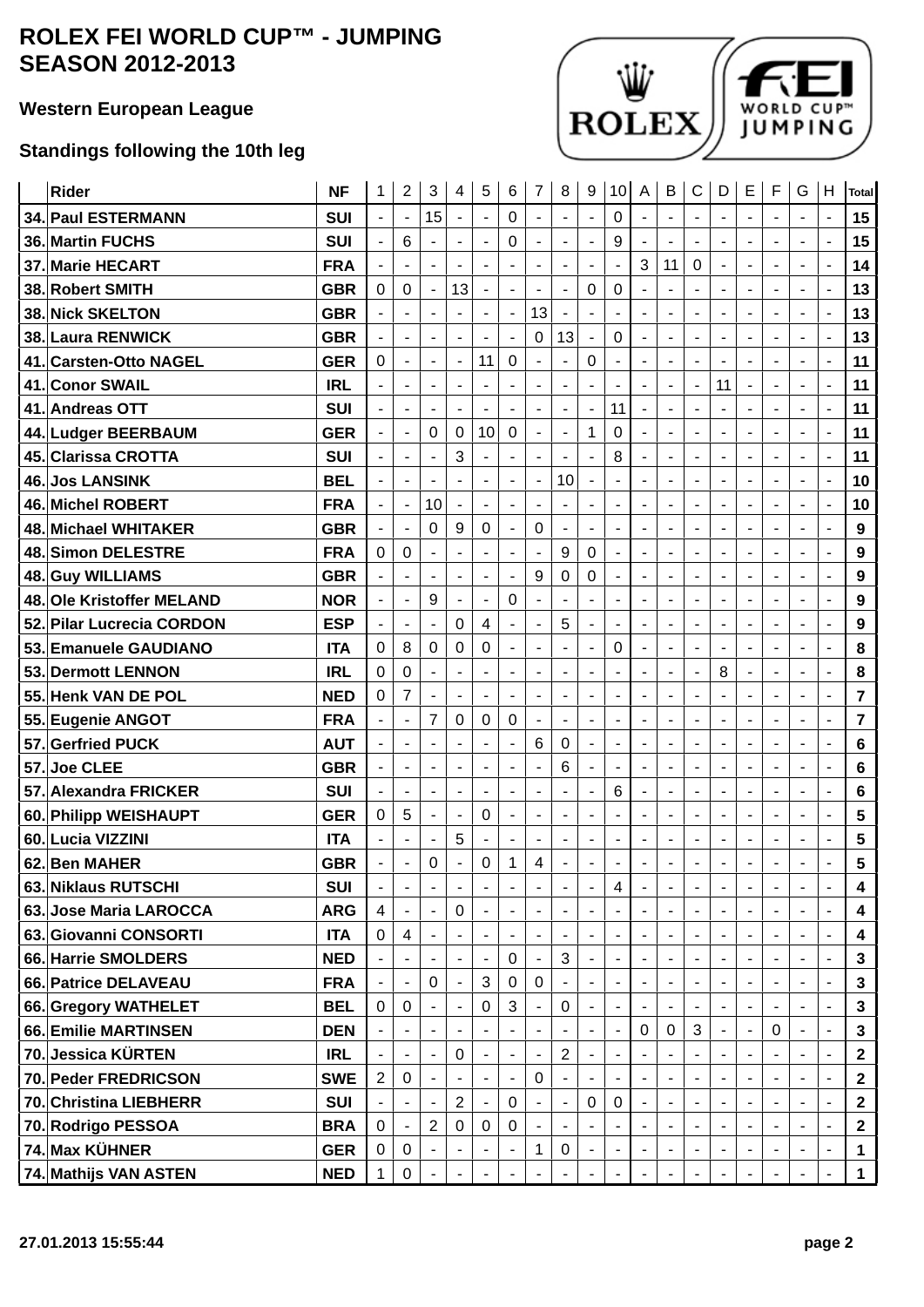### **Western European League**

## **Standings following the 10th leg**



| <b>Rider</b>                | <b>NF</b>  | 1                            | $\overline{2}$           | $\sqrt{3}$                   | 4                        | 5                            | 6                            | $\overline{7}$           | 8                            | 9                            | 10 <sub>1</sub>          | A                        | B                            | $\mathsf C$              | D                        | Е                            | F                        | G                        | H                            | <b>Total</b> |
|-----------------------------|------------|------------------------------|--------------------------|------------------------------|--------------------------|------------------------------|------------------------------|--------------------------|------------------------------|------------------------------|--------------------------|--------------------------|------------------------------|--------------------------|--------------------------|------------------------------|--------------------------|--------------------------|------------------------------|--------------|
| <b>Geir GULLIKSEN</b>       | <b>NOR</b> | 0                            | 0                        |                              |                          |                              | $\blacksquare$               | 0                        | ٠                            |                              | ÷,                       | $\blacksquare$           |                              | -                        | ÷,                       | $\overline{a}$               |                          | $\overline{\phantom{a}}$ | $\overline{\phantom{a}}$     | $\mathbf 0$  |
| <b>Leon THIJSSEN</b>        | <b>NED</b> | $\overline{\phantom{a}}$     |                          | $\overline{\phantom{m}}$     | $\overline{\phantom{a}}$ | 0                            | $\blacksquare$               | $\overline{\phantom{a}}$ | $\overline{\phantom{a}}$     |                              | $\overline{\phantom{a}}$ | $\overline{\phantom{a}}$ | $\overline{\phantom{a}}$     | $\overline{\phantom{a}}$ | $\overline{\phantom{a}}$ | $\overline{a}$               |                          | $\overline{\phantom{a}}$ | $\overline{\phantom{a}}$     | 0            |
| <b>Morten DJUPVIK</b>       | <b>NOR</b> | 0                            | $\overline{\phantom{a}}$ | $\overline{\phantom{m}}$     | $\overline{\phantom{a}}$ | $\blacksquare$               | $\blacksquare$               | $\overline{\phantom{a}}$ | $\overline{\phantom{a}}$     | $\overline{\phantom{m}}$     | $\overline{\phantom{a}}$ | $\blacksquare$           | $\overline{\phantom{a}}$     | $\overline{\phantom{a}}$ | $\overline{\phantom{a}}$ | $\overline{\phantom{a}}$     | $\overline{\phantom{a}}$ | $\blacksquare$           | $\blacksquare$               | 0            |
| <b>Tim STOCKDALE</b>        | <b>GBR</b> | $\blacksquare$               | $\blacksquare$           | ٠                            | $\blacksquare$           | $\blacksquare$               | $\blacksquare$               | 0                        | $\overline{\phantom{a}}$     | $\blacksquare$               | $\blacksquare$           | $\blacksquare$           | $\blacksquare$               | $\blacksquare$           | $\blacksquare$           | $\blacksquare$               |                          | $\blacksquare$           | $\blacksquare$               | 0            |
| <b>Juan Carlos GARCIA</b>   | <b>ITA</b> | $\overline{\phantom{a}}$     | $\overline{\phantom{a}}$ | $\overline{\phantom{a}}$     | $\mathbf 0$              | $\overline{\phantom{a}}$     | $\blacksquare$               | $\overline{\phantom{a}}$ | $\mathbf 0$                  | $\qquad \qquad \blacksquare$ | $\overline{\phantom{a}}$ | $\overline{\phantom{a}}$ | $\overline{\phantom{a}}$     | $\overline{\phantom{a}}$ | $\overline{\phantom{a}}$ | $\qquad \qquad \blacksquare$ | $\blacksquare$           | $\overline{\phantom{a}}$ | $\overline{\phantom{a}}$     | $\mathbf 0$  |
| <b>Jerome HUREL</b>         | <b>FRA</b> | ÷                            |                          | 0                            |                          | $\overline{\phantom{a}}$     | ٠                            | $\overline{\phantom{a}}$ | ۰                            |                              |                          | $\overline{\phantom{a}}$ | $\overline{a}$               | $\overline{\phantom{a}}$ | ÷                        | $\overline{a}$               |                          | ÷                        | $\overline{\phantom{a}}$     | 0            |
| <b>Natale CHIAUDANI</b>     | <b>ITA</b> | $\blacksquare$               | 0                        | $\blacksquare$               | $\pmb{0}$                | $\overline{\phantom{a}}$     | $\overline{\phantom{a}}$     | ۰                        | $\blacksquare$               |                              |                          | $\blacksquare$           | $\overline{\phantom{a}}$     | $\overline{a}$           | $\blacksquare$           | ٠                            |                          | $\overline{a}$           | $\qquad \qquad \blacksquare$ | 0            |
| <b>Sebastian NUMMINEN</b>   | <b>FIN</b> | $\qquad \qquad \blacksquare$ | 0                        |                              | $\overline{a}$           | $\overline{a}$               | ÷                            | ۰                        | $\overline{\phantom{a}}$     |                              | $\overline{\phantom{a}}$ | $\blacksquare$           | $\overline{a}$               | $\overline{a}$           | ÷                        | $\overline{a}$               |                          | $\overline{a}$           | ٠                            | 0            |
| <b>Judy-Ann MELCHIOR</b>    | <b>BEL</b> | ä,                           | $\overline{a}$           | $\qquad \qquad \blacksquare$ | $\overline{\phantom{a}}$ | $\overline{\phantom{a}}$     | $\overline{\phantom{a}}$     | $\overline{\phantom{a}}$ | 0                            | ÷                            | $\overline{\phantom{a}}$ | $\overline{\phantom{a}}$ | $\overline{\phantom{a}}$     | $\overline{\phantom{a}}$ | $\overline{\phantom{a}}$ | $\overline{\phantom{a}}$     |                          | $\overline{\phantom{a}}$ | $\overline{\phantom{a}}$     | 0            |
| <b>Niels BRUYNSEELS</b>     | <b>BEL</b> | $\blacksquare$               | $\overline{\phantom{a}}$ | $\overline{\phantom{a}}$     | $\overline{\phantom{a}}$ | $\blacksquare$               | $\blacksquare$               | $\overline{\phantom{a}}$ | 0                            | $\qquad \qquad \blacksquare$ | $\overline{\phantom{a}}$ | $\blacksquare$           | $\overline{\phantom{a}}$     | $\overline{\phantom{a}}$ | $\overline{\phantom{a}}$ | $\overline{\phantom{a}}$     | $\overline{\phantom{a}}$ | $\overline{\phantom{a}}$ | $\blacksquare$               | 0            |
| <b>Line RAAHOLT</b>         | <b>NOR</b> | 0                            | $\overline{\phantom{a}}$ | $\overline{\phantom{a}}$     | $\mathbf 0$              | $\overline{\phantom{a}}$     | $\overline{\phantom{a}}$     | $\overline{\phantom{a}}$ | $\blacksquare$               | $\blacksquare$               | $\blacksquare$           | $\blacksquare$           | $\blacksquare$               | $\blacksquare$           | $\blacksquare$           | $\blacksquare$               |                          | $\blacksquare$           | $\overline{\phantom{a}}$     | 0            |
| <b>Philippe LE JEUNE</b>    | <b>BEL</b> | ä,                           | $\overline{\phantom{a}}$ | $\overline{\phantom{0}}$     | 0                        | $\blacksquare$               | 0                            | $\overline{\phantom{a}}$ | $\mathbf 0$                  | $\overline{\phantom{m}}$     | $\overline{\phantom{a}}$ | $\blacksquare$           | $\overline{\phantom{a}}$     | $\overline{\phantom{a}}$ | $\overline{\phantom{a}}$ | $\overline{\phantom{a}}$     | $\blacksquare$           | $\blacksquare$           | $\overline{\phantom{a}}$     | 0            |
| <b>John WHITAKER</b>        | <b>GBR</b> | $\overline{\phantom{a}}$     | $\overline{a}$           |                              | $\overline{\phantom{a}}$ | $\overline{\phantom{a}}$     | $\overline{\phantom{a}}$     | $\mathbf 0$              | $\overline{\phantom{a}}$     | $\overline{a}$               | $\overline{\phantom{a}}$ | $\overline{\phantom{a}}$ | $\blacksquare$               | $\overline{\phantom{a}}$ | $\overline{\phantom{a}}$ | $\overline{\phantom{a}}$     |                          | $\overline{\phantom{a}}$ | $\overline{\phantom{a}}$     | 0            |
| <b>Alvaro MIRANDA</b>       | <b>BRA</b> | $\overline{\phantom{a}}$     | ÷                        | $\mathbf 0$                  | $\overline{\phantom{a}}$ | ÷                            | ÷,                           | $\overline{\phantom{a}}$ | $\overline{\phantom{a}}$     |                              |                          | $\blacksquare$           | ÷                            | $\overline{\phantom{a}}$ |                          | ÷                            |                          | $\overline{\phantom{a}}$ | ÷                            | 0            |
| <b>Werner MUFF</b>          | <b>SUI</b> | ٠                            | $\overline{a}$           | ÷                            |                          | ÷                            | 0                            | $\overline{\phantom{a}}$ | $\blacksquare$               |                              | 0                        | $\overline{\phantom{a}}$ | ÷                            | ٠                        | $\overline{\phantom{a}}$ | $\overline{a}$               |                          | ÷                        | ٠                            | 0            |
| <b>Jane RICHARD PHILIPS</b> | <b>SUI</b> | $\overline{\phantom{a}}$     | $\overline{a}$           | $\overline{\phantom{a}}$     | $\overline{\phantom{a}}$ | $\overline{\phantom{a}}$     | $\overline{\phantom{a}}$     | $\overline{\phantom{a}}$ | $\overline{\phantom{a}}$     | ÷                            | 0                        | $\blacksquare$           | $\overline{\phantom{a}}$     | $\blacksquare$           | $\overline{\phantom{a}}$ | $\overline{\phantom{a}}$     |                          | $\overline{\phantom{a}}$ | $\blacksquare$               | 0            |
| <b>Julien EPAILLARD</b>     | <b>FRA</b> | $\blacksquare$               | $\overline{\phantom{a}}$ | 0                            | $\blacksquare$           | $\qquad \qquad \blacksquare$ | $\overline{\phantom{a}}$     | $\overline{\phantom{a}}$ | $\overline{\phantom{a}}$     | $\qquad \qquad \blacksquare$ | $\overline{\phantom{a}}$ | $\blacksquare$           | $\qquad \qquad \blacksquare$ | $\overline{\phantom{a}}$ | $\overline{\phantom{a}}$ | $\qquad \qquad \blacksquare$ | $\overline{\phantom{a}}$ | $\blacksquare$           | $\blacksquare$               | 0            |
| <b>Robert WHITAKER</b>      | <b>GBR</b> | $\blacksquare$               | $\blacksquare$           | $\blacksquare$               | $\blacksquare$           | $\overline{\phantom{a}}$     | $\overline{\phantom{a}}$     | 0                        | $\blacksquare$               | 0                            | $\blacksquare$           | $\blacksquare$           | $\overline{\phantom{a}}$     | $\blacksquare$           | $\blacksquare$           | $\blacksquare$               |                          | $\overline{\phantom{a}}$ | $\blacksquare$               | 0            |
| <b>Cian O'CONNOR</b>        | <b>IRL</b> | $\overline{\phantom{a}}$     | $\blacksquare$           | $\blacksquare$               | $\overline{\phantom{a}}$ | $\blacksquare$               | $\blacksquare$               | 0                        | $\overline{\phantom{a}}$     | $\blacksquare$               | $\blacksquare$           | $\blacksquare$           | $\blacksquare$               | $\blacksquare$           | $\blacksquare$           | $\qquad \qquad \blacksquare$ | $\blacksquare$           | $\blacksquare$           | $\overline{\phantom{a}}$     | 0            |
| <b>Philippe ROZIER</b>      | <b>FRA</b> | $\overline{\phantom{a}}$     | $\overline{\phantom{a}}$ | $\mathbf 0$                  | $\overline{\phantom{a}}$ | $\overline{\phantom{a}}$     | $\overline{\phantom{a}}$     | $\blacksquare$           | $\overline{\phantom{a}}$     | $\overline{a}$               | $\blacksquare$           | $\overline{\phantom{a}}$ | $\blacksquare$               | $\overline{\phantom{a}}$ | $\overline{\phantom{a}}$ | $\overline{\phantom{a}}$     |                          | $\blacksquare$           | $\overline{\phantom{a}}$     | 0            |
| <b>Shane BREEN</b>          | <b>IRL</b> | ÷,                           | ä,                       | 0                            | $\blacksquare$           | 0                            | $\blacksquare$               | $\overline{\phantom{a}}$ |                              |                              |                          | ÷,                       | ÷                            | $\blacksquare$           |                          | ÷                            |                          | $\overline{\phantom{a}}$ | ÷                            | 0            |
| <b>Patrik SPITS</b>         | <b>BEL</b> | ٠                            | $\overline{a}$           | $\overline{a}$               |                          | $\overline{a}$               | ٠                            | ٠                        | 0                            |                              | $\overline{\phantom{a}}$ | $\overline{a}$           | ٠                            | $\overline{a}$           | $\blacksquare$           | ٠                            |                          | ÷                        | $\overline{a}$               | 0            |
| <b>Holger WULSCHNER</b>     | <b>GER</b> | $\overline{\phantom{a}}$     | $\overline{a}$           |                              |                          | $\overline{\phantom{a}}$     | ٠                            | $\overline{\phantom{a}}$ | $\qquad \qquad \blacksquare$ | $\mathbf 0$                  |                          | $\overline{\phantom{a}}$ | $\overline{\phantom{a}}$     | $\overline{\phantom{a}}$ | ÷                        | $\overline{a}$               |                          | $\overline{\phantom{a}}$ | $\overline{\phantom{a}}$     | 0            |
| <b>Dirk DEMEERSMAN</b>      | <b>BEL</b> | $\blacksquare$               | $\overline{\phantom{a}}$ | $\qquad \qquad \blacksquare$ | $\pmb{0}$                | $\blacksquare$               | $\blacksquare$               | $\blacksquare$           | 0                            | $\overline{\phantom{a}}$     | $\overline{\phantom{a}}$ | $\blacksquare$           | $\overline{\phantom{a}}$     | $\overline{\phantom{a}}$ | $\blacksquare$           | $\overline{\phantom{a}}$     |                          | $\blacksquare$           | $\overline{\phantom{a}}$     | 0            |
| <b>Daniel DEUSSER</b>       | <b>GER</b> | 0                            | 0                        | 0                            | $\overline{\phantom{a}}$ | ÷,                           | $\qquad \qquad \blacksquare$ | $\overline{\phantom{a}}$ | 0                            |                              | $\blacksquare$           | $\overline{\phantom{a}}$ | $\overline{a}$               | $\overline{\phantom{a}}$ | $\overline{\phantom{a}}$ | $\overline{\phantom{a}}$     |                          | $\overline{\phantom{a}}$ | $\overline{\phantom{a}}$     | 0            |
| <b>Leopold VAN ASTEN</b>    | <b>NED</b> | 0                            | $\mathbf 0$              | $\blacksquare$               | $\overline{\phantom{a}}$ | $\overline{\phantom{a}}$     | $\blacksquare$               | $\overline{\phantom{a}}$ | $\overline{\phantom{a}}$     | $\qquad \qquad \blacksquare$ | $\overline{\phantom{a}}$ | $\blacksquare$           | $\overline{\phantom{a}}$     | $\overline{\phantom{a}}$ | $\overline{\phantom{a}}$ | $\qquad \qquad \blacksquare$ | $\blacksquare$           | $\blacksquare$           | $\overline{\phantom{a}}$     | 0            |
| <b>Rik HEMERYCK</b>         | <b>BEL</b> |                              |                          |                              | $\blacksquare$           | $\overline{\phantom{a}}$     | $\blacksquare$               | 0                        | 0                            |                              |                          | $\overline{\phantom{a}}$ | $\blacksquare$               | $\blacksquare$           | $\overline{\phantom{a}}$ | $\blacksquare$               |                          | ٠                        | $\overline{\phantom{a}}$     | 0            |
| <b>Stefan EDER</b>          | <b>AUT</b> | $\overline{\phantom{a}}$     | ä,                       | $\qquad \qquad \blacksquare$ | $\overline{\phantom{a}}$ | 0                            | $\blacksquare$               |                          | ÷                            |                              |                          | ÷,                       | $\blacksquare$               | $\overline{\phantom{a}}$ | $\overline{\phantom{a}}$ | $\overline{a}$               |                          | $\overline{\phantom{a}}$ | $\blacksquare$               | 0            |
| <b>Jur VRIELING</b>         | <b>NED</b> | ۰                            |                          | -                            | 0                        | 0                            |                              |                          |                              |                              | ٠                        | ٠                        |                              | ٠                        |                          |                              |                          | ٠                        | $\overline{\phantom{a}}$     | 0            |
| <b>Olivier GUILLON</b>      | <b>FRA</b> |                              |                          | $\mathbf 0$                  |                          |                              |                              |                          |                              |                              |                          |                          |                              |                          |                          |                              |                          |                          |                              | 0            |
| <b>Felix HASSMANN</b>       | <b>GER</b> | $\blacksquare$               | -                        |                              | $\blacksquare$           | $\blacksquare$               | ۰                            | $\blacksquare$           | ٠                            | 0                            |                          | ٠                        | ۰                            | ۰                        | $\overline{\phantom{a}}$ | $\blacksquare$               |                          |                          | $\blacksquare$               | 0            |
| <b>Mario STEVENS</b>        | <b>GER</b> |                              |                          |                              | $\blacksquare$           | 0                            | $\overline{\phantom{a}}$     | $\overline{\phantom{a}}$ | $\blacksquare$               |                              |                          |                          |                              | $\blacksquare$           | $\overline{\phantom{a}}$ |                              |                          | $\blacksquare$           | $\blacksquare$               | 0            |
| <b>Eiken SATO</b>           | <b>JPN</b> | $\blacksquare$               | $\overline{\phantom{a}}$ | 0                            | $\blacksquare$           | $\blacksquare$               | $\blacksquare$               | $\blacksquare$           | $\blacksquare$               | $\overline{\phantom{a}}$     | $\blacksquare$           | $\blacksquare$           | $\blacksquare$               | $\blacksquare$           | $\blacksquare$           | $\blacksquare$               | $\blacksquare$           | $\blacksquare$           | $\blacksquare$               | 0            |
| <b>Rene LOPEZ</b>           | <b>COL</b> |                              |                          |                              | $\blacksquare$           |                              |                              | $\blacksquare$           | $\overline{\phantom{a}}$     |                              | 0                        |                          |                              | ٠                        | $\blacksquare$           |                              |                          |                          | $\overline{\phantom{a}}$     | 0            |
| <b>Daniel ZETTERMAN</b>     | <b>SWE</b> | $\blacksquare$               | 0                        | ٠                            | $\overline{\phantom{a}}$ | $\blacksquare$               | $\blacksquare$               | $\overline{\phantom{a}}$ | $\overline{\phantom{a}}$     | $\blacksquare$               | $\blacksquare$           | $\blacksquare$           | $\blacksquare$               | $\overline{\phantom{a}}$ | $\overline{\phantom{a}}$ | $\blacksquare$               | $\blacksquare$           | $\blacksquare$           | $\overline{\phantom{a}}$     | 0            |
| <b>Jörg NAEVE</b>           | <b>GER</b> |                              |                          |                              | $\overline{\phantom{a}}$ |                              |                              | $\blacksquare$           |                              | 0                            |                          |                          |                              |                          | $\blacksquare$           |                              |                          |                          | $\overline{\phantom{a}}$     | 0            |
| <b>Arthur DA SILVA</b>      | <b>SUI</b> |                              |                          |                              |                          | 0                            | $\mathbf 0$                  | ۰                        | $\overline{\phantom{a}}$     |                              |                          |                          |                              |                          |                          |                              |                          |                          |                              | 0            |
| <b>Anna-Julia KONTIO</b>    | <b>FIN</b> | ۰                            |                          |                              | 0                        |                              | ۰                            | ۰                        | -                            |                              |                          |                          |                              | ۰                        | ۰                        | ٠                            |                          | $\blacksquare$           | ٠                            | 0            |
| <b>Aymeric DE PONNAT</b>    | <b>FRA</b> |                              |                          | 0                            |                          |                              |                              | $\blacksquare$           |                              |                              |                          |                          |                              | $\overline{\phantom{a}}$ | $\blacksquare$           |                              |                          | $\blacksquare$           | $\blacksquare$               | 0            |
| Hanna TARDIVEAU             | <b>FIN</b> | $\sim$                       | 0                        |                              | $\blacksquare$           | $\overline{0}$               | $\blacksquare$               | $\blacksquare$           | $\blacksquare$               |                              |                          | $\blacksquare$           | ۰                            | $\blacksquare$           | $\blacksquare$           | $\blacksquare$               | $\blacksquare$           |                          | $\blacksquare$               | 0            |
| <b>Katharina OFFEL</b>      | <b>UKR</b> | $\mathbf 0$                  | $\mathbf 0$              | $\mathbf 0$                  |                          |                              | ٠                            | $\blacksquare$           |                              |                              |                          |                          |                              | ٠                        | $\overline{\phantom{a}}$ |                              | $\blacksquare$           |                          | $\blacksquare$               | $\mathbf 0$  |